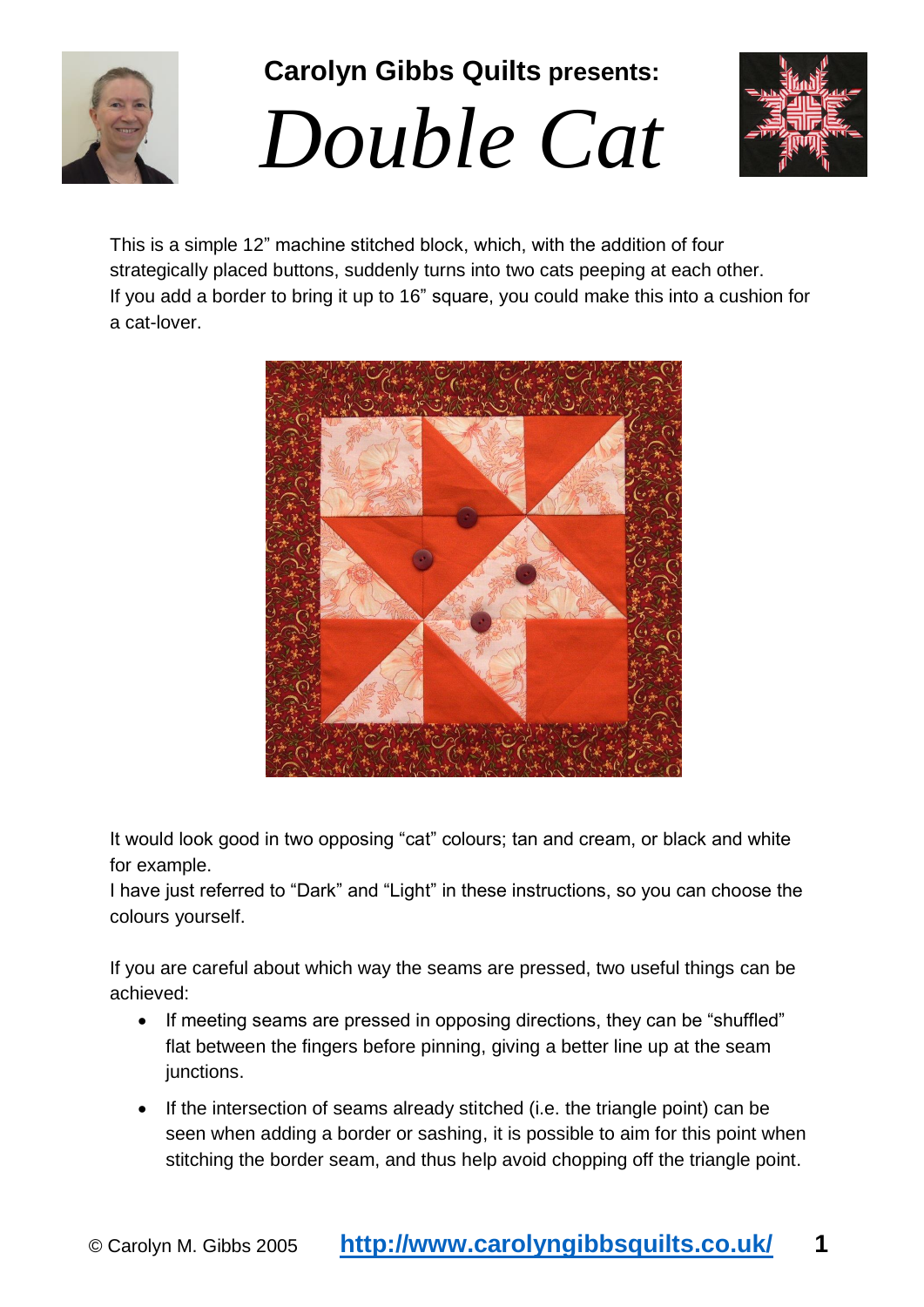- These instructions contain lots of tips like this to help you get a perfect result. I hope that even if you have been doing patchwork for some time, you will learn something new.
- Clickable links in red take you to the detailed quidance at the end of this pattern. Just skip anything you already know.
- You can see video demonstrations of all the cutting, stitching and pressing techniques marked with \* used in this pattern, in the [Machine-stitched](http://www.carolyngibbsquilts.co.uk/techniques/patchwork-machine-stitched/)  [Patchwork Techniques](http://www.carolyngibbsquilts.co.uk/techniques/patchwork-machine-stitched/) section of my website, or on my YouTube channel: [CarolynGibbsQuilts.](https://www.youtube.com/channel/UCCMcbD0ZjHd8FD827yWoxYg?view_as=public)

## *Requirements*

You will need:

| Dark Fabric                                                                                               | <b>Fat Quarter</b> |  |  |
|-----------------------------------------------------------------------------------------------------------|--------------------|--|--|
| <b>Light Fabric</b>                                                                                       | <b>Fat Quarter</b> |  |  |
| Fabric for cushion back (optional)                                                                        | <b>Fat Quarter</b> |  |  |
| Buttons (1 $\frac{1}{2}$ - 2 cm diameter)                                                                 | 4                  |  |  |
| "Sludgy" coloured thread – this will blend with all your<br>fabrics, and not show up against any of them. |                    |  |  |

Cut out the following pieces:

|                                    | Colour of fabric | Size of piece                                        | Number required |
|------------------------------------|------------------|------------------------------------------------------|-----------------|
| <b>Block</b><br>pieces             | Dark             | 4 $\frac{1}{2}$ " square                             |                 |
|                                    | Dark             | 4 $\frac{7}{8}$ " square                             | 4               |
|                                    | Light            | 4 $\frac{1}{2}$ " square                             | 1               |
|                                    | Light            | 4 $\frac{7}{8}$ " square                             | 4               |
| Optional<br><b>Borders</b>         | Dark             | 12 1/2" x 2 1/2" strip                               | $\overline{2}$  |
|                                    | Dark             | 16 $\frac{1}{2}$ " x 2 $\frac{1}{2}$ " strip         | $\overline{2}$  |
| Optional<br>backing for<br>cushion | Dark             | 16 $\frac{1}{2}$ " x 10 $\frac{1}{2}$ "<br>rectangle | 2               |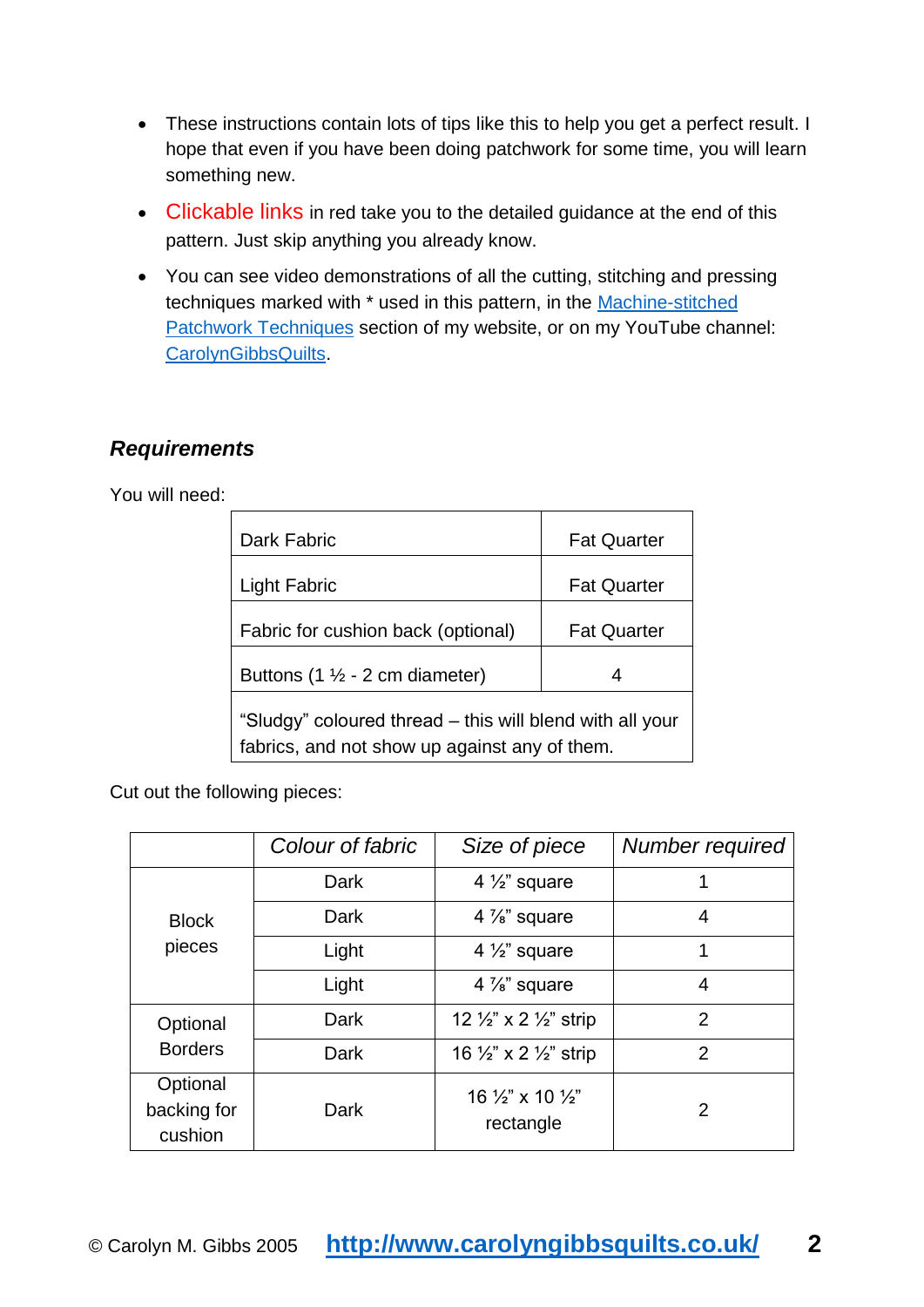## *[\\*Half Square triangle units](http://www.carolyngibbsquilts.co.uk/techniques/patchwork-machine-stitched/basic-machine-piecing-half-square-triangle-units/)*

Sort out the slightly larger squares – you should have 4 Dark and 4 Light. You are going to make half square triangle units with them – this is a common and versatile unit in patchwork made up of a square divided diagonally into two different coloured triangles.

Rather than cutting out triangle pieces and stitching them together, these units will be quick pieced – a method which is not only speedier, but more accurate, as it avoids the difficulties associated with the stretching of bias edges on pre-cut triangles.

- Take the four Light 4  $\frac{7}{8}$ " squares. Work out which is the wrong side of the fabric, and with this side uppermost, draw a diagonal line across each of the squares, using a sharp pencil, and a ruler. Take care not to drag the fabric, as it will stretch.
- Now take one of these Light squares and one of the 4  $\frac{7}{8}$ "Dark squares.
- Place them with the right side of the fabrics together.
- Place two pins as shown they will not need to be moved until after the lines are stitched, and will keep the squares exactly lined up.
- Now stitch  $\frac{1}{4}$ " away from each side of the line. Make sure that you don't stitch along the line – you must stitch two lines, on both sides of the drawn line.



- Cut along this line to separate the completed half-square triangle units.
- Open them out you will discover that you have made two units at once.
- Repeat with the other three pairs of 4  $\frac{7}{8}$ " squares, and then carefully press see the **[Pressing](#page-7-0)** tips at the end.
- Press six with the seams behind the Dark fabric, and one with the seam behind the Light fabric. The last half square triangle unit is spare, and will not be needed for this block.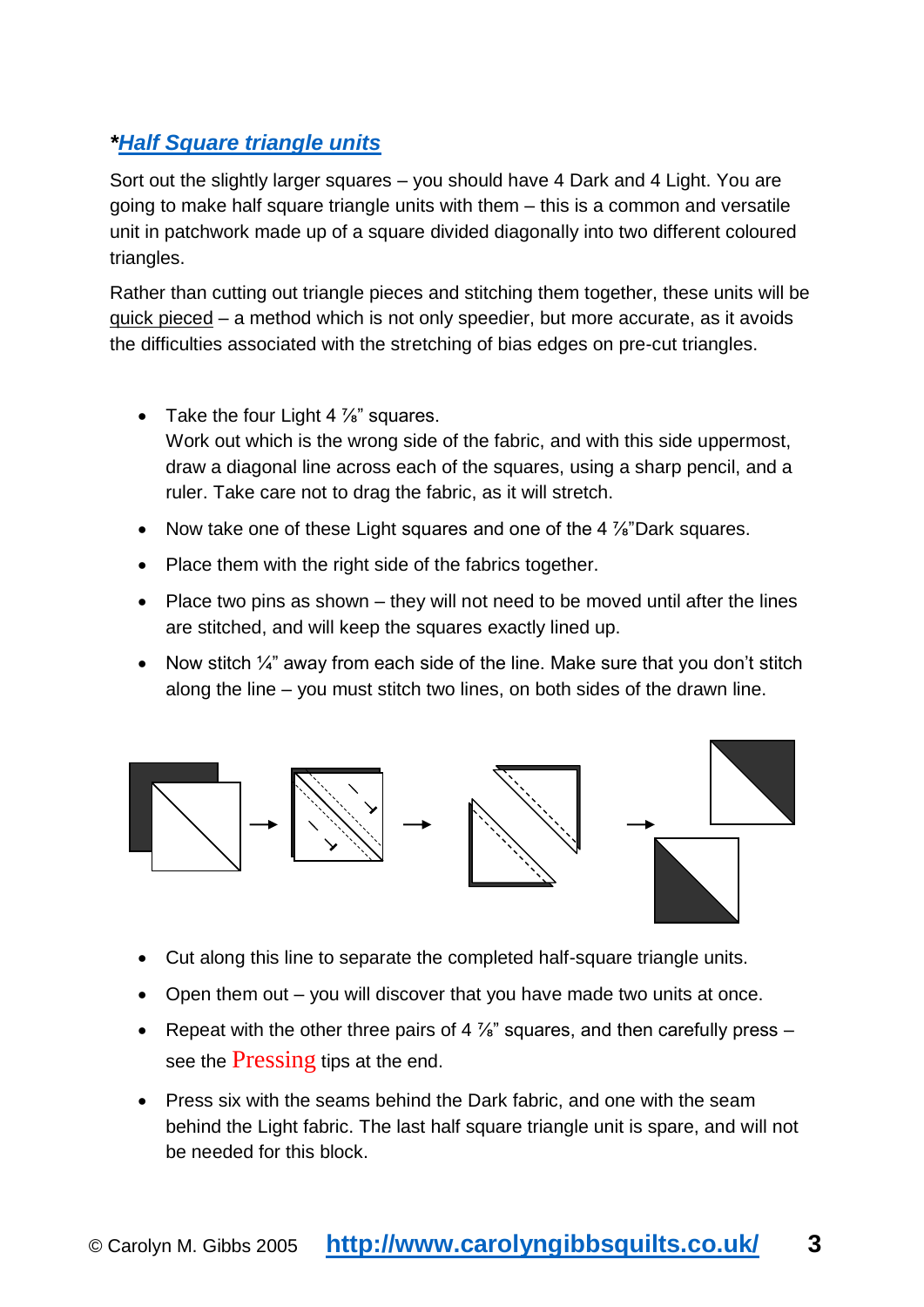Don't worry that some of the seams are pressed behind the lighter fabric – this is correct, even though you may have previously been taught to always press behind the darker fabric. It will give you those "perfect points"!

#### *Block assembly*

- Arrange all the pieces into the block design, referring to the diagram.
- Make sure that the only half square triangle unit with the seam pressed behind the *lighter* fabric is placed at the centre – the arrows on the diagonal seams show which way the seam allowances go.



- Check that all the half square triangle units are the right way round it is easy to turn them round without realising, and then the design doesn't quite look right.
- The pieces are now stitched together into this arrangement.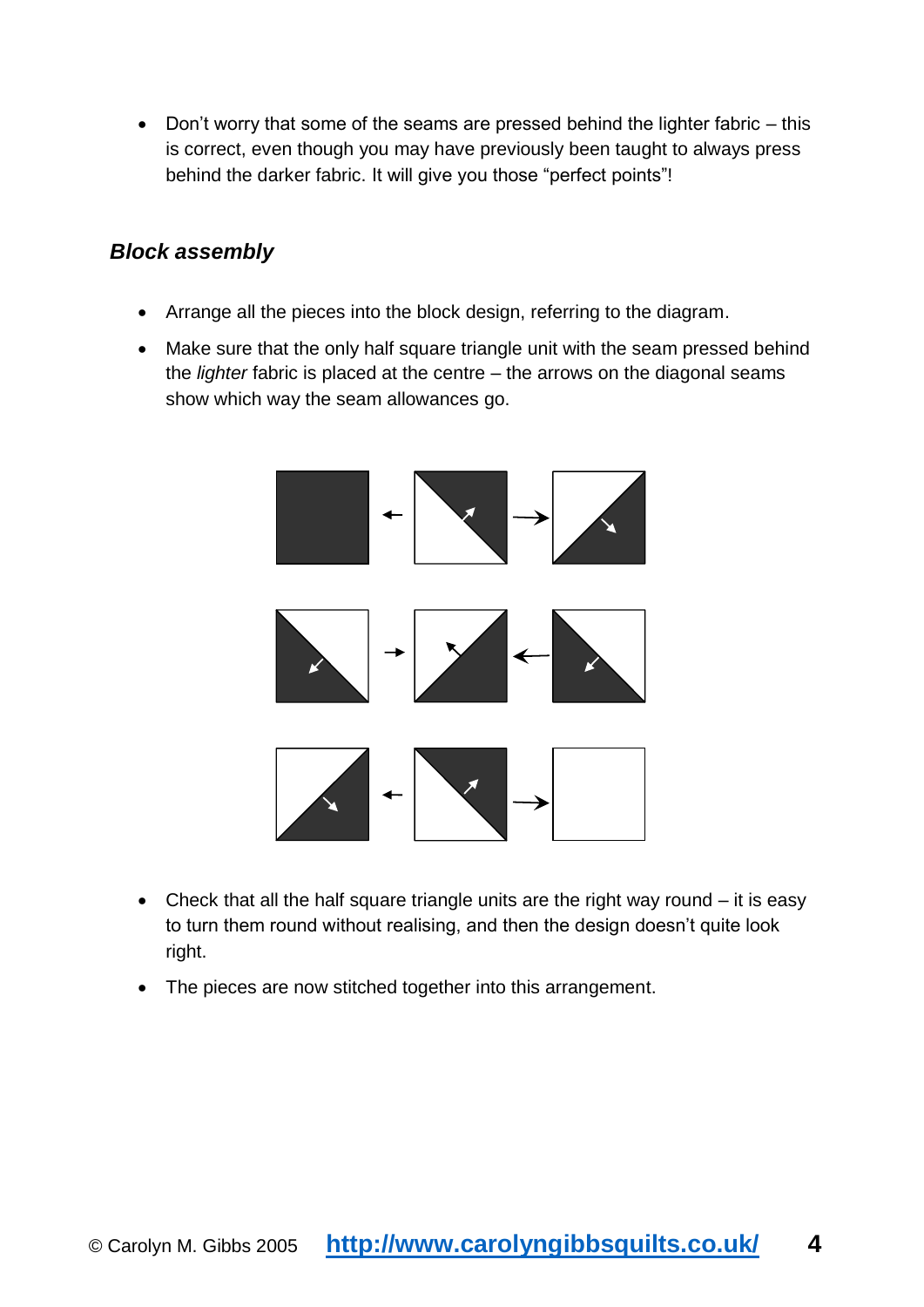## *[\\*String piecing](http://www.carolyngibbsquilts.co.uk/techniques/patchwork-machine-stitched/basic-machine-piecing-half-square-triangle-units/)*

- When assembling blocks, the small units are assembled into rows first, and the rows are then joined together. A good way to keep the order correct (instead of the usual method of stitching all of the first row together, and then all of the second row etc.) is to stitch the row seams a column at a time, "string piecing" the rows together as you go. You may find this confusing at first, but it's a technique worth persevering with, as it avoids mistakes in the long run. Click to see the **[String piecing](#page-8-0)** guidance at the end
- When joining the units, you should find that as the diagonal seams have been pressed in opposing directions, it is easy to "shuffle" the seam joins between your fingers so that they nestle into one another and lie flat. Secure with a pin before stitching. Click to see the [Perfect Points](#page-9-0) guidance at the end
- Press the vertical seams "out, in, out" (in alternating directions), as shown by the arrows on the block diagram on the previous page.



- After string piecing the row seams, you will end up with the complete block held together – the vertical row seams stitched properly, and the complete rows held together with short threads. Don't worry that the triangle points look "chopped off" – the part beyond the new point is the remaining seam allowance, and will disappear when the row seams are stitched as well.
- Once the entire block is linked, the rows can be stitched together with a  $\frac{1}{4}$ " seam to complete the block.
- As the vertical seams were pressed "out, in, out" (in alternating directions), these can be shuffled flat when the rows are stitched together, ensuring a perfect line up of the

vertical seams. As the diagonal seams that meet now have *also* been pressed in opposing directions, these need to be shuffled flat *at the same time as* the vertical seams! This may take a bit of manipulation, but if you can do it, the finished patchwork will look much better.

• So, pin the row seams carefully, stitch, and press outwards.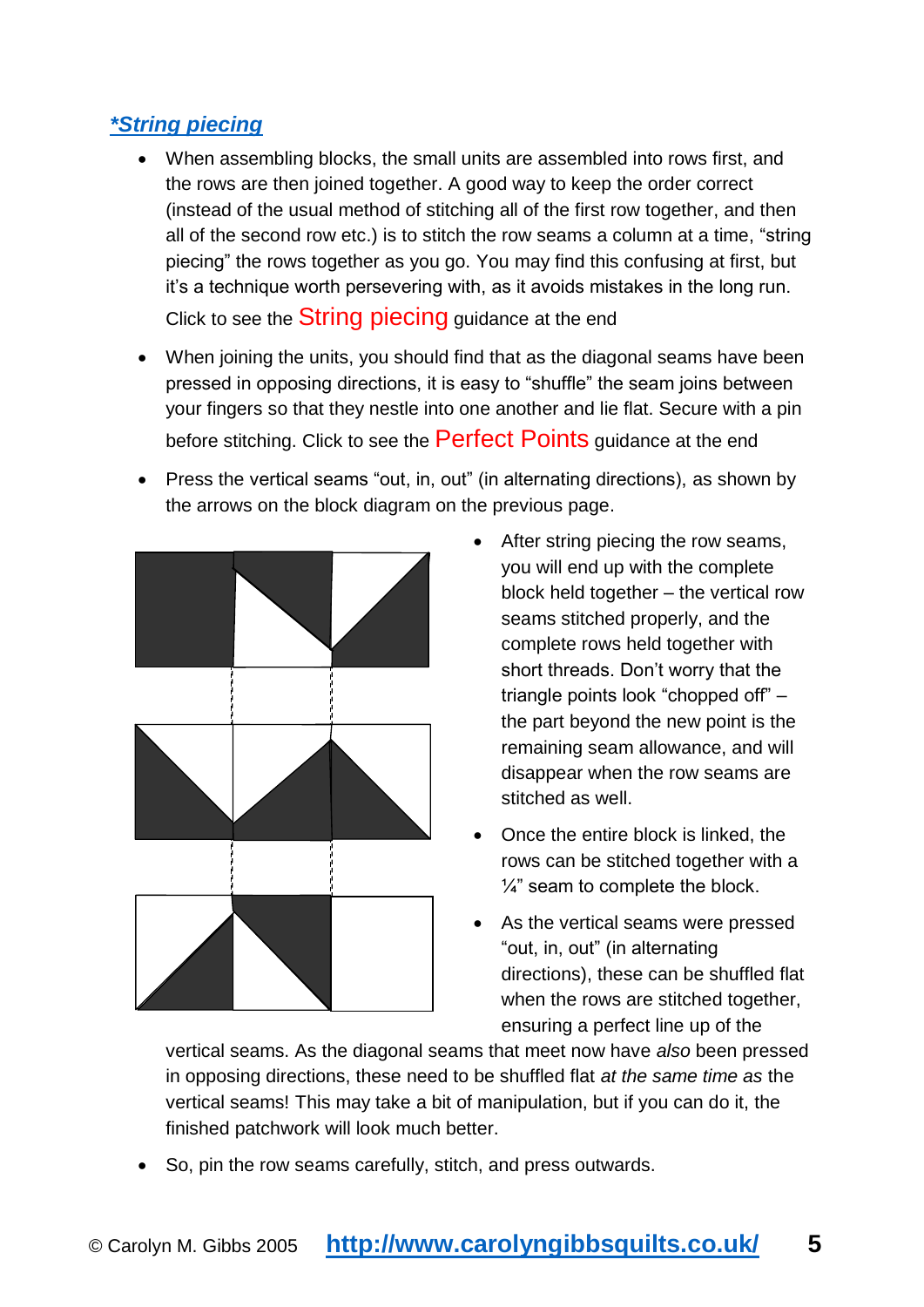When you stitch, look forward to the intersection of any two seams already stitched (i.e. a triangle point), and then aim for this point. Stitch just to the seam line side of this point (so that the tip doesn't hide unseen in the ditch of the seam), even if this means that the seam is no longer  $\frac{1}{4}$ " wide – it will look right on the front, which is what counts!

Now your block is complete, apart from the cat's eyes.

Add some borders first as follows if you want to make it into a cushion:



• Don't worry if this means that your seam is a little more or less than  $\frac{1}{4}$ " in some places this is unlikely to show, and will enable you to get perfect triangle points on the front.

- Take the two 12  $\frac{1}{2}$ " x 2  $\frac{1}{2}$ " shorter Dark borders, and place them onto opposite sides of the block's edge, with the right side of the border fabric down onto the right side of the patchwork.
- Pin the two shorter borders onto opposite sides of the block from the patchwork side – this will mean that you can see the seam junctions forming the points at the edge, and aim to stitch through them.





- Stitch with 1/4" seam, and press with the seam towards the border.
- Similarly stitch the two longer borders onto the remaining sides.
- Position four buttons as shown, and stitch in place by hand to form the cat's eyes.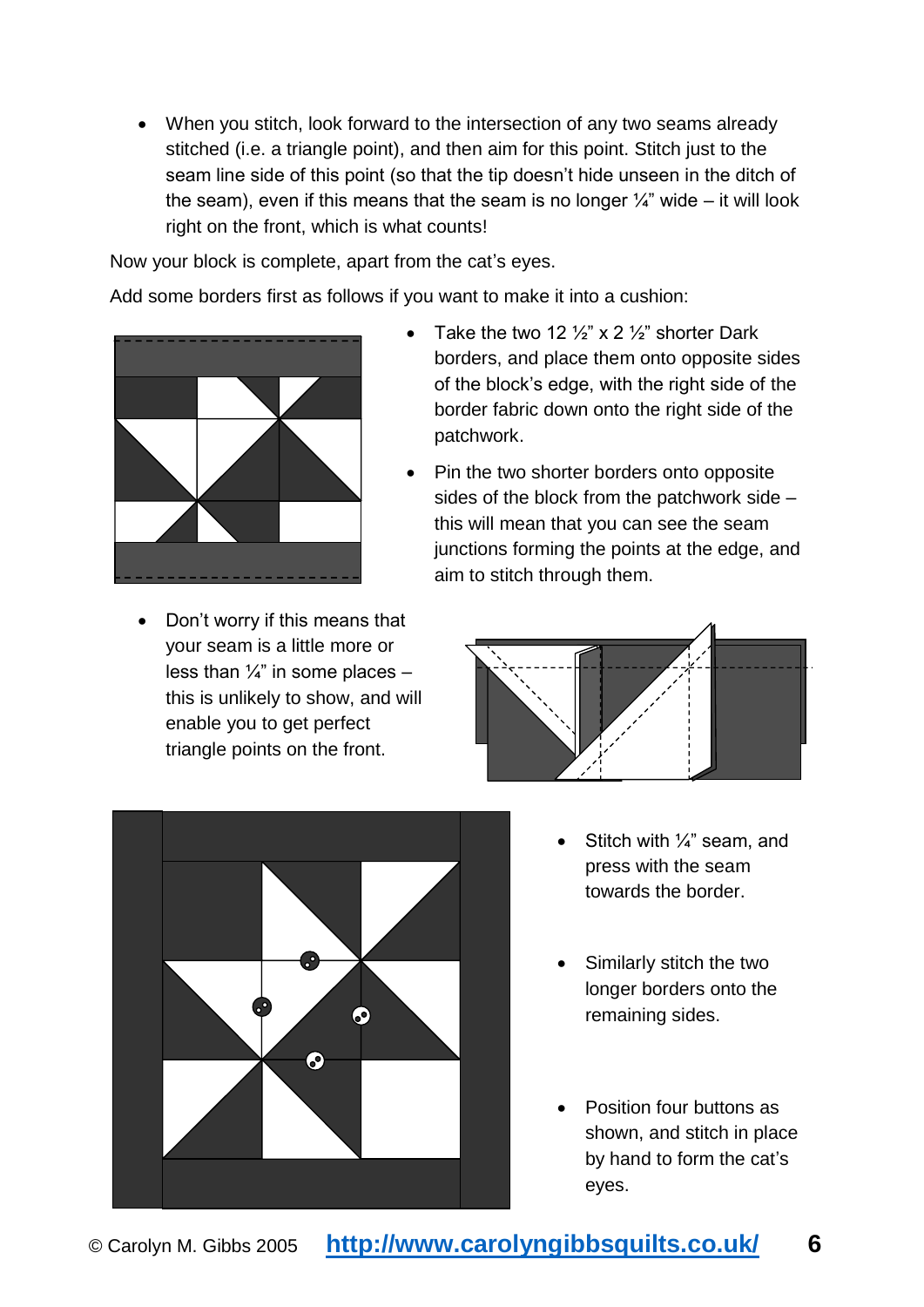## *Cushion back*

- 1. Take the two 16  $\frac{1}{2}$ " x 10  $\frac{1}{2}$ " rectangles.
- 2. Turn and press a narrow double fold along one of the *longer* edges of each piece.
- 3. Machine stitch along this to form a narrow hem.



- 4. Lay these pieces right sides down onto the completed Double Cat cushion front.
- 5. Line one piece up with the left hand edge of the block, and one piece against the right hand edge of the block, as shown, overlapping in the middle.
- 6. Machine stitch all round the edge with  $\frac{1}{4}$ " seam.
- 7. Clip off the corners, close to the seam, to reduce the bulk.
- 8. Turn inside out through the envelope back, and insert a 16" cushion pad.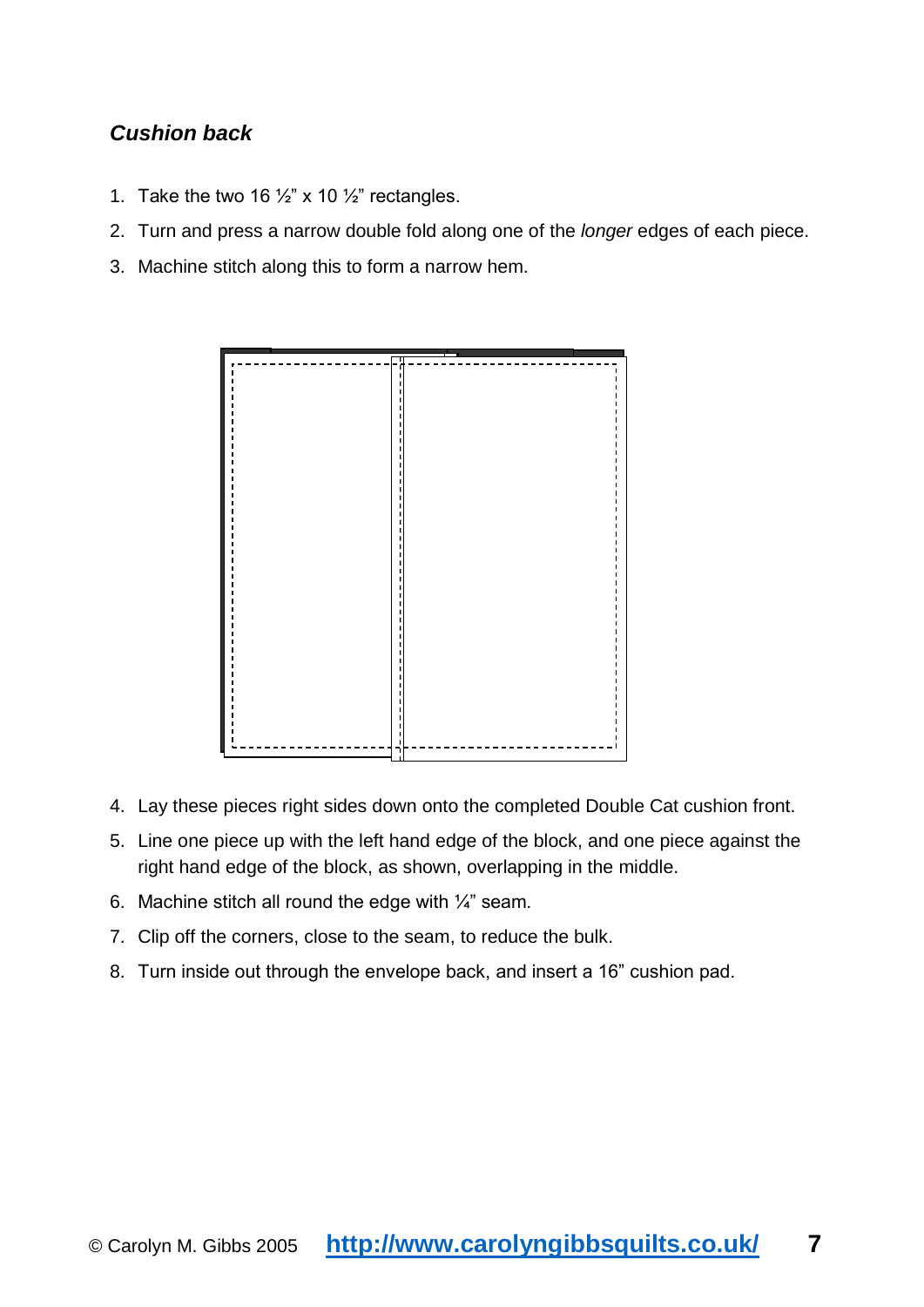# <span id="page-7-0"></span>*\*[Pressing](http://www.carolyngibbsquilts.co.uk/techniques/patchwork-machine-stitched/basic-machine-piecing-pressing/)*

- Use a hot iron, with steam if necessary.
- Press each seam before you stitch the piece to anything else. If the stitching looks tight or uneven, press it as it is first, to settle the stitching. Then open and press again.
- $\bullet$  Both the seam allowances are pressed to the same side in patchwork  $$ usually behind the darker fabric to avoid a shadow showing. Sometimes I suggest that this law is over-ruled by the need to avoid too much bulk when further seams are sewn. If joins can be made to lie as flat as possible, by having the meeting seams pressed in opposite ways, the seams at the join will line up more accurately, giving a crisper appearance to your finished patchwork.



Seams pressed in the same direction produce a bulky join, and a poor line up.



Seams pressed in opposite directions produce a less bulky join, and a better line up.

- Be very careful when pressing bias sewn seams. These are easily stretched, distorting what should be a square into a diamond.
- Try laying the unopened stitched triangles onto your ironing board, gently lifting up the top triangle, and pushing it away over the seam allowance all at once with the side of the iron. This avoids putting too much pressure from the iron on the ends of the seam, which are the most easily stretched places.



 Note that the fabric which is *on top* before being opened out will be the one that the seam allowance ends up pressed *behind*, so turn it over if necessary before pressing.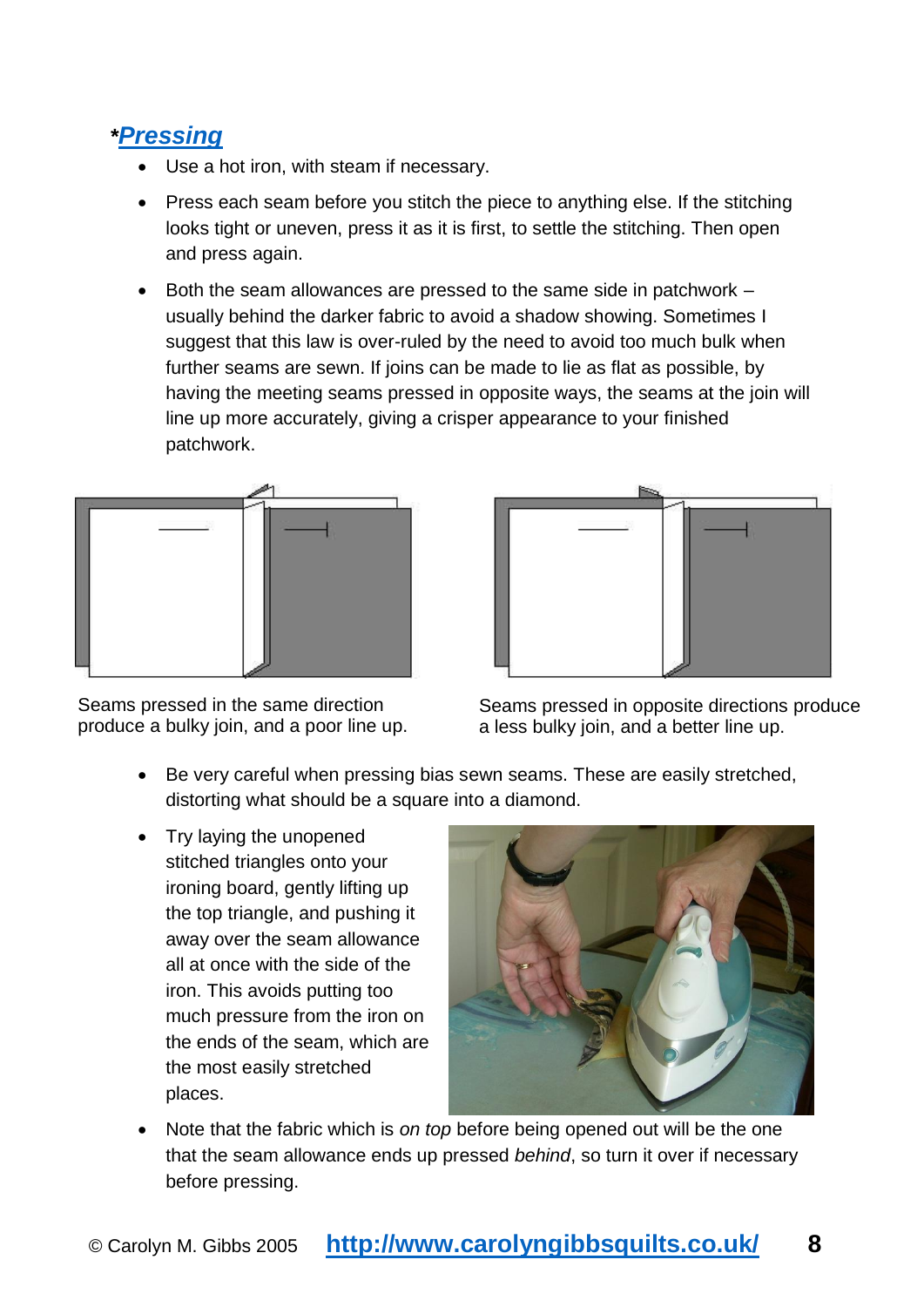## <span id="page-8-0"></span>*[\\*String piecing](http://www.carolyngibbsquilts.co.uk/techniques/patchwork-machine-stitched/basic-machine-piecing-block-assembly-with-string-piecing/)*

- When assembling blocks, the small units are assembled into rows first, and the rows are then joined together. A good way to keep the order correct (instead of the usual method of stitching all of the first row together, and then all of the second row etc.) is to stitch the row seams a column at a time "string piecing" the rows together as you go. You may find this confusing at first, but it's a technique worth persevering with, as it avoids mistakes in the long run.
- Take the first piece on the right hand edge, and turn it over on top of the piece next to it, which you want to stitch it to. Pin the seam (at the right hand side). See diagram to the right.
- Do the same for each piece in this column. Flip them out to check that the pattern is still correct. Flip them back, and stack the pinned units in order, with the *top* piece at the *top* of the pile.
- Being careful not to turn any round, stitch the pinned seams in stacked order with an exact  $\frac{1}{4}$ " seam; not stopping to fasten off or cut the threads between units, but feeding the next one under the machine foot just as you finish the previous one. Allow the machine to make a few stitches on nothing in between, so that a short twisted thread is left between the pieces -



you shouldn't need to lift the presser foot up. This will give you a string of little flags. *Don't* cut them apart, as this keeps them in the correct order.

 Look at the original block diagram – you have not stitched all of one row across, you have stitched the *last seam in each row.* Identify which seams these are on the block diagram (they are shown with a bigger arrow in the diagram), press seams in the direction shown and return them to the arrangement. Check that you haven't turned the whole column upside down!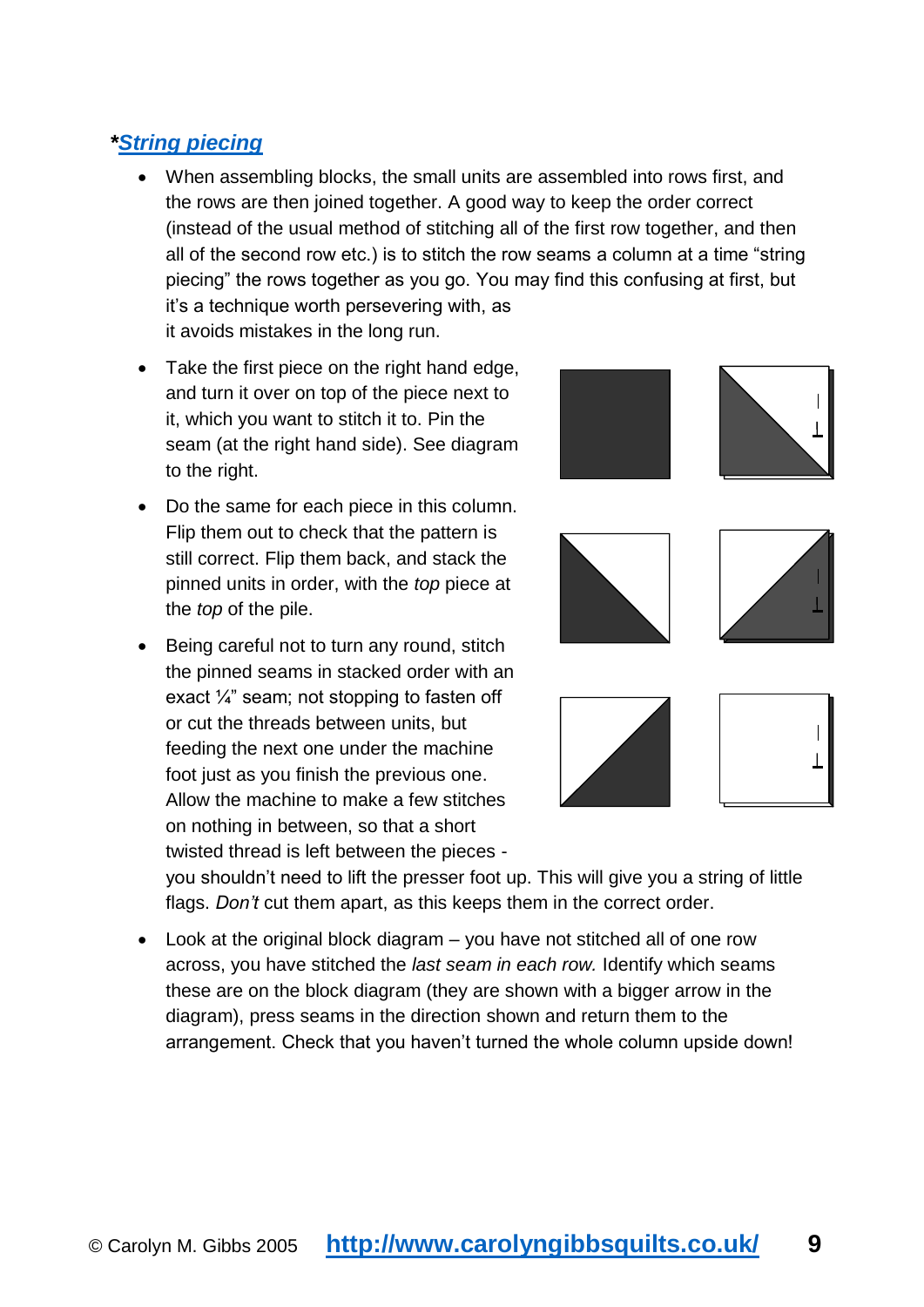## <span id="page-9-0"></span>*[Perfect Points](http://www.carolyngibbsquilts.co.uk/techniques/patchwork-machine-stitched/pressing-for-perfect-points/)*

 Wherever two half square triangle units meet, the pre-planning has ensured that the diagonal seams will always pressed in opposite directions.



- Before pinning, place them right sides together, holding the seams between your thumb and fingers.
- "Shuffle" the seam until it nestles together perfectly. If you are not sure whether it feels right, start with the seams visibly too far apart. It's now easy to feel the gap before gently pushing together until it just closes up. Peel back the top unit a little to check the line-up. Pin across the diagonal seam to hold in place while stitching the seam at the side.

## *[\\*String piecing continued](http://www.carolyngibbsquilts.co.uk/techniques/patchwork-machine-stitched/basic-machine-piecing-block-assembly-with-string-piecing/)*

- Stitch and press the other column similarly, and you will end up with the complete block held together – the vertical row seams stitched properly, and the complete rows held together with short threads. Don't worry that the triangle points look "chopped off" – the part beyond the new point is the remaining seam allowance, and will disappear when the row seams are stitched as well.
- Once the entire block is linked, the rows can be stitched together with a  $\frac{1}{4}$ " seam to complete the block.